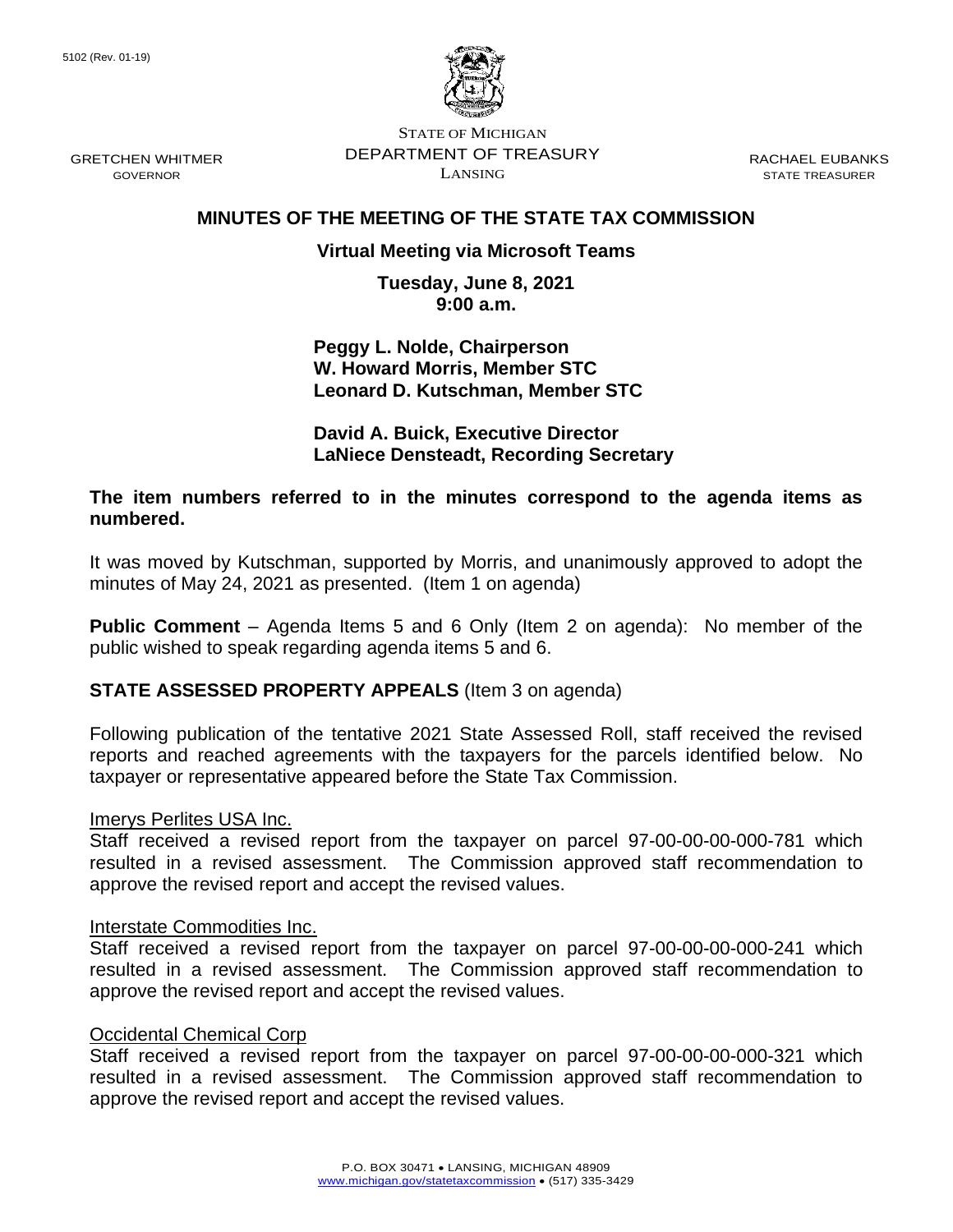## RESIDCO

Staff received a revised report from the taxpayer on parcel 97-00-00-00-000-580 which resulted in a revised assessment and name change and parcel 97-00-00-00-000-936 which resulted in a revised assessment. The Commission approved staff recommendation to approve the revised reports, accept the revised values and the name change.

## SMBC Rail Services LLC

Staff received a revised report from the taxpayer on parcel 97-00-00-00-000-577 which resulted in a revised assessment. The Commission approved staff recommendation to approve the revised report and accept the revised values.

### Tokai Carbon CB Ltd.

Staff received a revised report from the taxpayer on parcel 97-00-00-00-000-395 which resulted in a revised assessment. The Commission approved staff recommendation to approve the revised report and accept the revised values.

The Final 2021 State Assessed Roll approved and adopted by the Commission incorporated the revised values for the above-referenced parcels.

## **2021 Final State Assessed Roll** (Item 4 on agenda)

PA 282 of 1905, being MCL 207.1 through 2017.21, requires that each year the State Tax Commission shall determine the assessed and taxable valuation of and provide for taxation of railroad companies, railcar companies and wired 2-way communication companies actively conducting business in Michigan.

It was moved by Kutschman, supported by Morris, and unanimously approved to adopt the Final 2021 State Assessed Roll with the following values: (Item 4 on agenda)

## Railroad Companies

| \$<br>\$             | \$3,275,039,300<br>\$1,637,519,650<br>826,015,572<br>822,111,844         |
|----------------------|--------------------------------------------------------------------------|
|                      |                                                                          |
|                      | \$2,266,649,900<br>\$1,133,324,950<br>\$1,226,399,515<br>\$1,133,324,950 |
|                      |                                                                          |
| \$<br>\$<br>\$<br>\$ | 281,809,500<br>140,904,750<br>140,904,750<br>140,904,750                 |
|                      |                                                                          |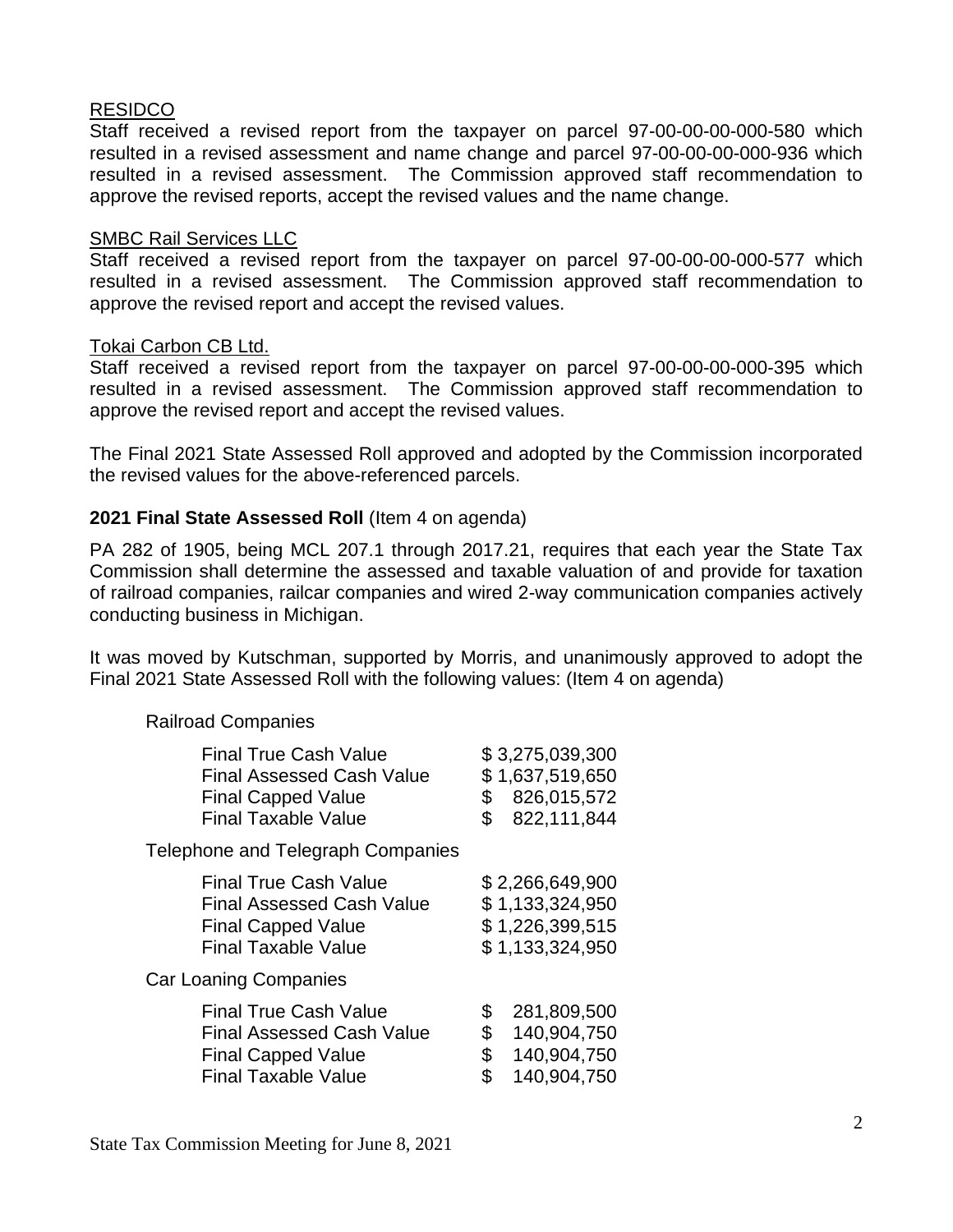Total Utility Roll

| \$5,823,498,700 |
|-----------------|
| \$2,911,749,350 |
| \$2,193,319,837 |
| \$2,096,341,544 |
|                 |

The Commission reviewed the staff recommendation regarding the complaint dated February 16, 2021 filed against assessor Polly Cairns that had proceeded to investigatory review pursuant to the State Tax Commission's Complaint Process Regarding Assessment Administration Practices approved by the Commission on December 16, 2015. Upon review of the response provided by the assessor, staff determined that no further action was necessary and recommended the Commission dismiss the complaint. It was moved by Morris, supported by Kutschman, and unanimously approved to adopt the staff's recommendation to take no further action and dismiss the complaint against Polly Cairns. (Item 5 on agenda)

It was moved by Kutschman, supported by Morris, and unanimously approved to adopt the staff recommendation on the Re-certifications and New Certifications of Computerized Tax Rolls for the following: (Item 6 on agenda)

These certifications will expire on **May 1, 2024**.

## **New Certifications**:

# **Grand Traverse County**

Grant Township

**Kent County** City of Rockford

**Marquette County** Negaunee Township

**Sanilac County**

Elk Township

### **Recertifications:**

## **Livingston County**

Hartland Township Putnam Township

## **Mackinac County**

St. Ignace Township

## **Missaukee County**

City of Lake City City of McBain Aetna Township Bloomfield Township Butterfield Township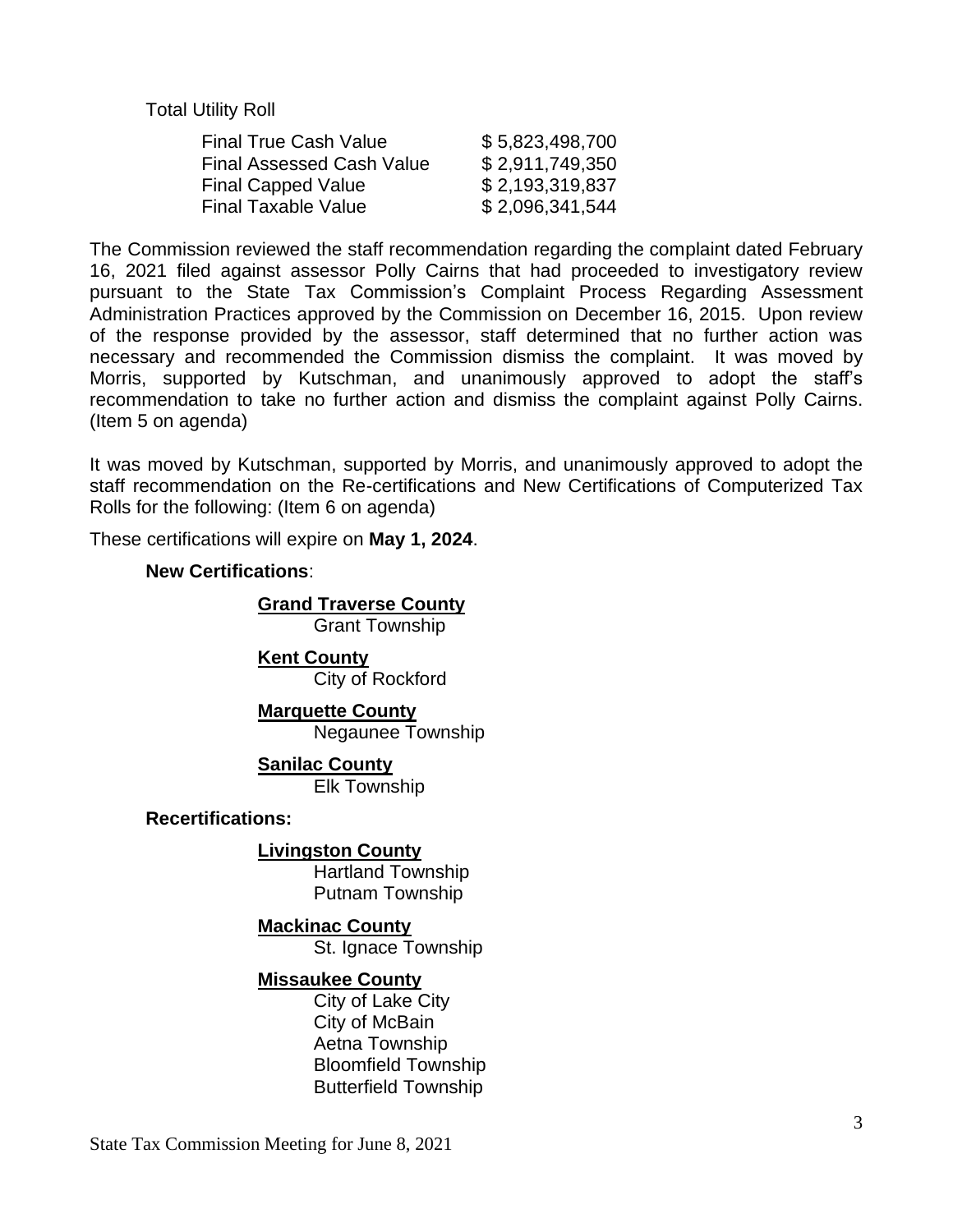Caldwell Township Clam Union Township Enterprise Township Forest Township Lake Township Norwich Township Pioneer Township Reeder Township Richland Township Riverside Township West Branch Township

## **Sanilac County**

Marion Township Village of Deckerville

It was moved by Morris, supported by Kutschman, and unanimously approved to adopt the staff recommendations on the **Special Items Exemptions Agenda**. (Item 7 on agenda) (Special Items [Exemptions Agenda Link\)](https://www.michigan.gov/documents/treasury/7_Exemptions_Special_Items_Agenda_726727_7.pdf)

It was moved by Kutschman, supported by Morris, and unanimously approved to adopt the staff recommendations on the **Exemptions Agenda**. (Item 8 on agenda) [\(Exemptions](https://www.michigan.gov/documents/treasury/8_Exemptions_Agenda_726729_7.pdf)  [Agenda Link\)](https://www.michigan.gov/documents/treasury/8_Exemptions_Agenda_726729_7.pdf)

It was moved by Morris, supported by Kutschman, and unanimously approved to adopt the MCL 211.154 petitions on the **Concurrence Agenda**. (Item 9 on agenda) [\(Concurrence](https://www.michigan.gov/documents/treasury/9_Concurrence_Agenda_726730_7.pdf) [Agenda Link\)](https://www.michigan.gov/documents/treasury/9_Concurrence_Agenda_726730_7.pdf)

It was moved by Kutschman, supported by Morris, and unanimously approved to adopt the staff recommendations on MCL 211.154 petitions on the **Special Items Agenda**. (Item 10 on agenda) [\(Special Items Agenda Link\)](https://www.michigan.gov/documents/treasury/10_Special_Items_Agenda_726732_7.pdf)

It was moved by Morris, supported by Kutschman, and unanimously approved to **postpone** the following MCL 211.154 petitions, initially noticed as a non-concurrence. (Item 11 on agenda)

# **City of Southfield, Oakland County**

**154-20-0518** JAFFE RAITT HEUER & WEISS PC 76-99-71-042-000 PERSONAL PROPERTY

2018 AV from \$823,210 to \$1,146,280 TV from \$823,210 to \$1,146,280 2019 AV from \$721,410 to \$1,006,380 TV from \$721,410 to \$1,006,380 2020 AV from \$668,480 to \$ 910,890 TV from \$668,480 to \$ 910,890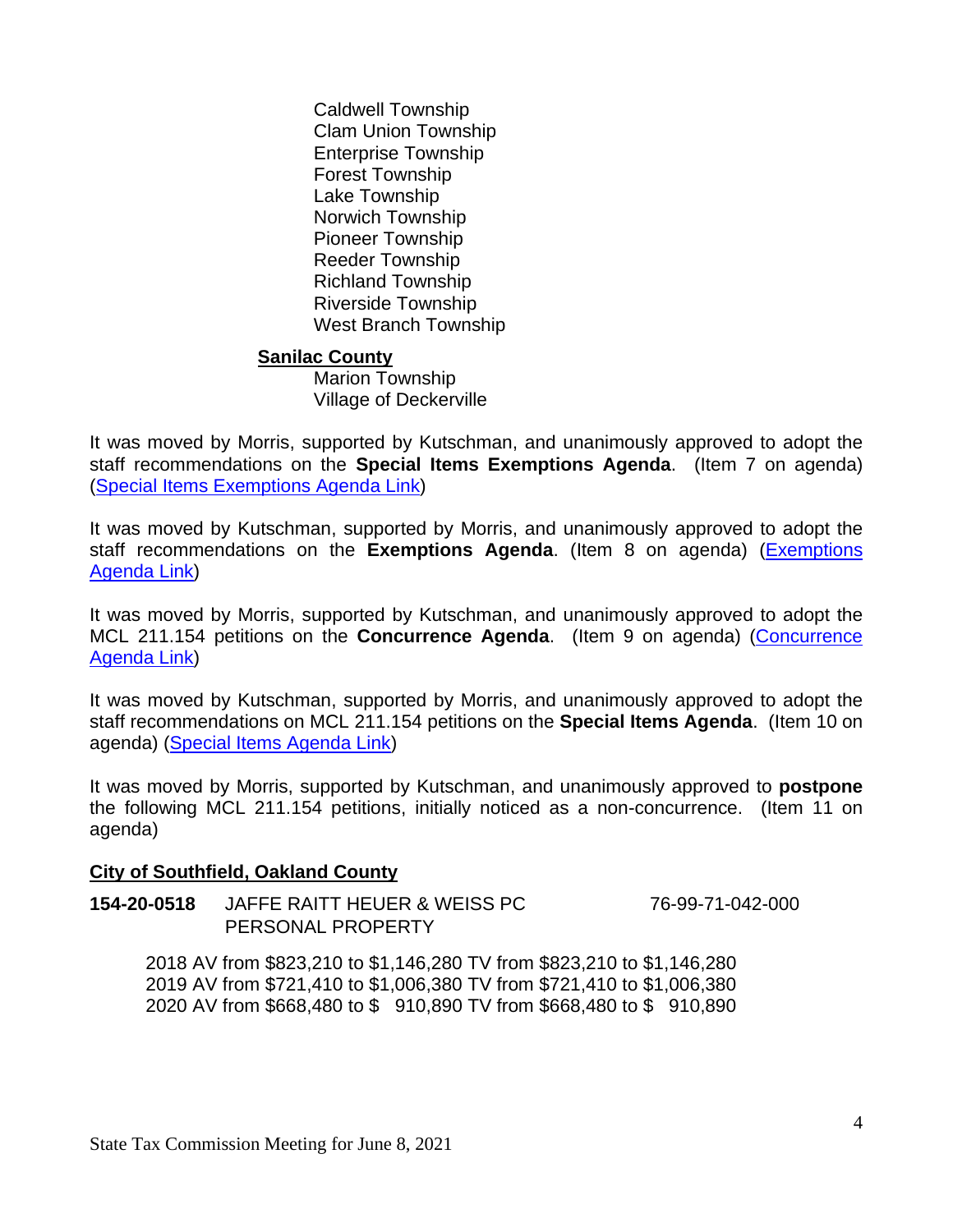It was moved by Morris, supported by Kutschman, and unanimously approved the following MCL 211.154 petitions as a **concurrence**, initially noticed as a non-concurrence. (Item 11 on agenda)

## **City of Muskegon, Muskegon County**

**154-20-0613** FLEET ENGINEERS INC, TRAMEC SLOAN LLC 61-24-982-207-0314-00 IFT PERSONAL

2018 AV from \$37,200 to \$0 TV from \$37,200 to \$0

**154-20-0614** FLEET ENGINEERS INC, TRAMEC SLOAN LLC 61-24-900-351-0185-00 PERSONAL PROPERTY

2018 AV from \$186,800 to \$224,000 TV from \$186,800 to \$224,000

It was moved by Morris, supported by Kutschman, and unanimously approved to adopt all other MCL 211.154 petitions. (Item 11 on agenda) [\(NonConcurrence Agenda Link\)](https://www.michigan.gov/documents/treasury/Agenda_-_NonConcurrence_for_Minutes_727443_7.pdf)

## **Public Comment** (Item 12 on agenda):

Jill Peters asked the following question: Is there a good explanation for why the CAMA Data Standards eliminated the 700 exempt property classification?

Executive Director Buick stated the following: Staff is responding to her directly about the exempt being on the taxable status and not classification regarding CAMA Data Standards.

## **Other Items for Discussion** (Item 13 on agenda):

Executive Director Buick stated the following: I just have one item to bring to your attention your Solar Panel Ad Hoc Committee issued a preliminary table on Friday and it was posted on the STC web page. We posted it with explanations and assumptions of how the table was put together. We are asking for comments and additional data for us to consider by June 16th. On June 23<sup>rd,</sup> the committee will be meeting again and those that wish to address and provide comment to the committee will be allowed to do so. Things are moving along quite quickly on that. Madam Chair if you have anything else to add since you have been very involved in this.

Chairperson Nolde stated the following: It has been a very intense process and happy we could get that out and we look forward to any feedback that we can get from both assessors and the interested parties. Thank you to the committee and Director Buick for your work and Sean. We will see what our next steps are and thank you all.